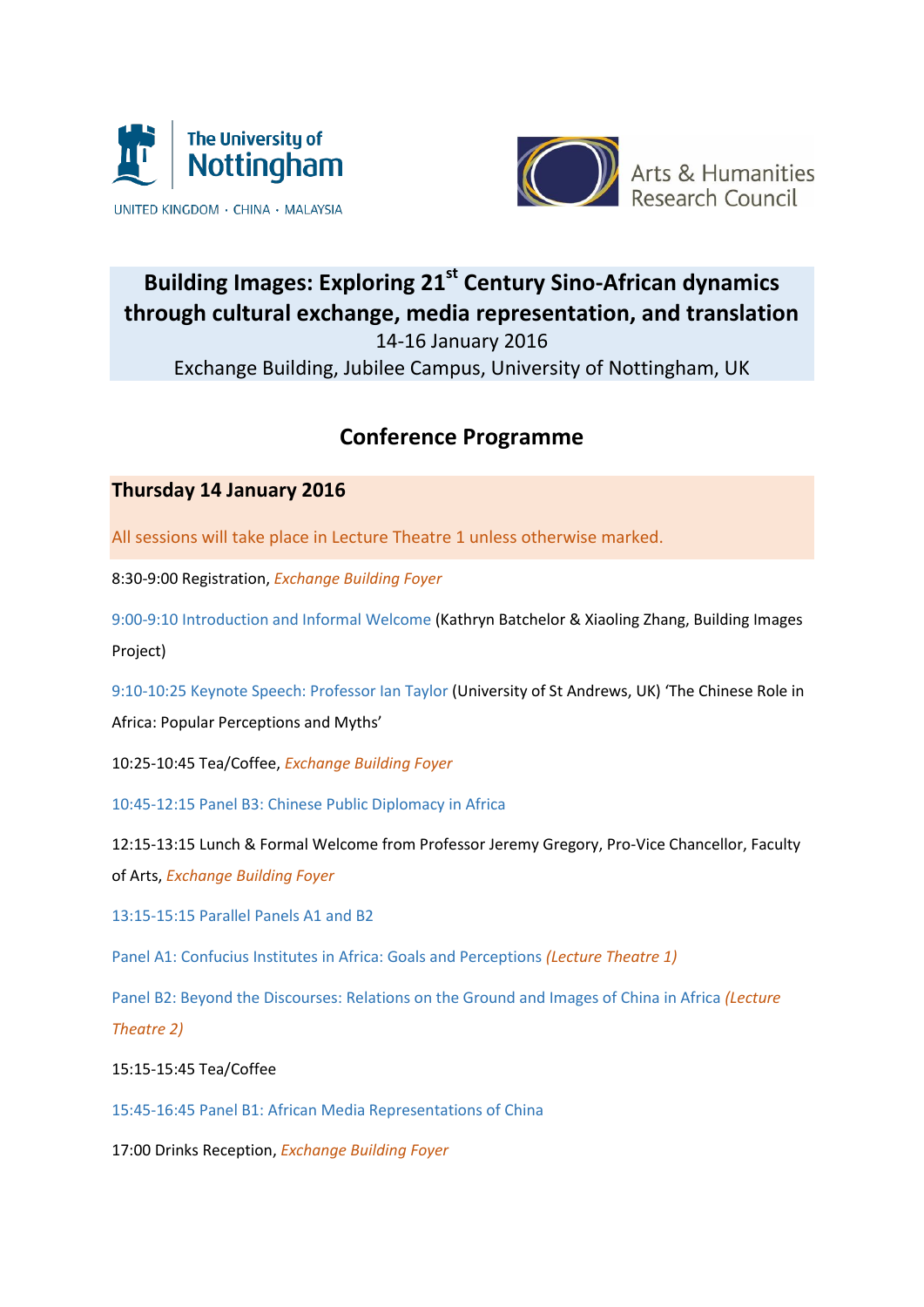## **Friday 15 January 2016**

All sessions will take place in Lecture Theatre 1 unless otherwise marked.

9:00-10:30 Panel A2: Cultural Exchange and Translation: Image Building, Diplomacy & Soft Power

10:30-10:50 Tea/Coffee, *Exchange Building Foyer*

10:50-12:50 Panel A3: Representing Africa/China in Cultural Products and on the Internet

12:50-13:45 Lunch, *Exchange Building Foyer*

13:45-15:00 Keynote Speech: Professor Helge Rønning (University of Oslo, Norway): Chinese Communication Industries in Africa – Soft or Economic Power?'

15:00-16:00 Keynote Speech: Mr Liehui He (African Centre, Shanghai): 'Chinese Private Companies and Africa'

16:00-16:20 Tea/Coffee, *Exchange Building Foyer*

16:20-17:50 Panel A4: CCTV: Images of Africa in/by China

17:50-18:00 Close of academic sessions

19:30 Conference Dinner, *Bramley's Brasserie, Orchards Hotel* (for those registered)

### **Saturday 16 January 2016**

### *Broadway Cinema, 14-18 Broad Street, Nottingham*

10:00-12:00 Double-bill documentary screening at the Broadway Cinema featuring

*When China met Africa* (dir. Marc Francis & Nick Francis) and

*China Remix* (dir. Dorian Carli-Jones & Melissa Lefkowitz)*,* 

followed by informal Q&A with Dorian Carli-Jones and Melissa Lefkowitz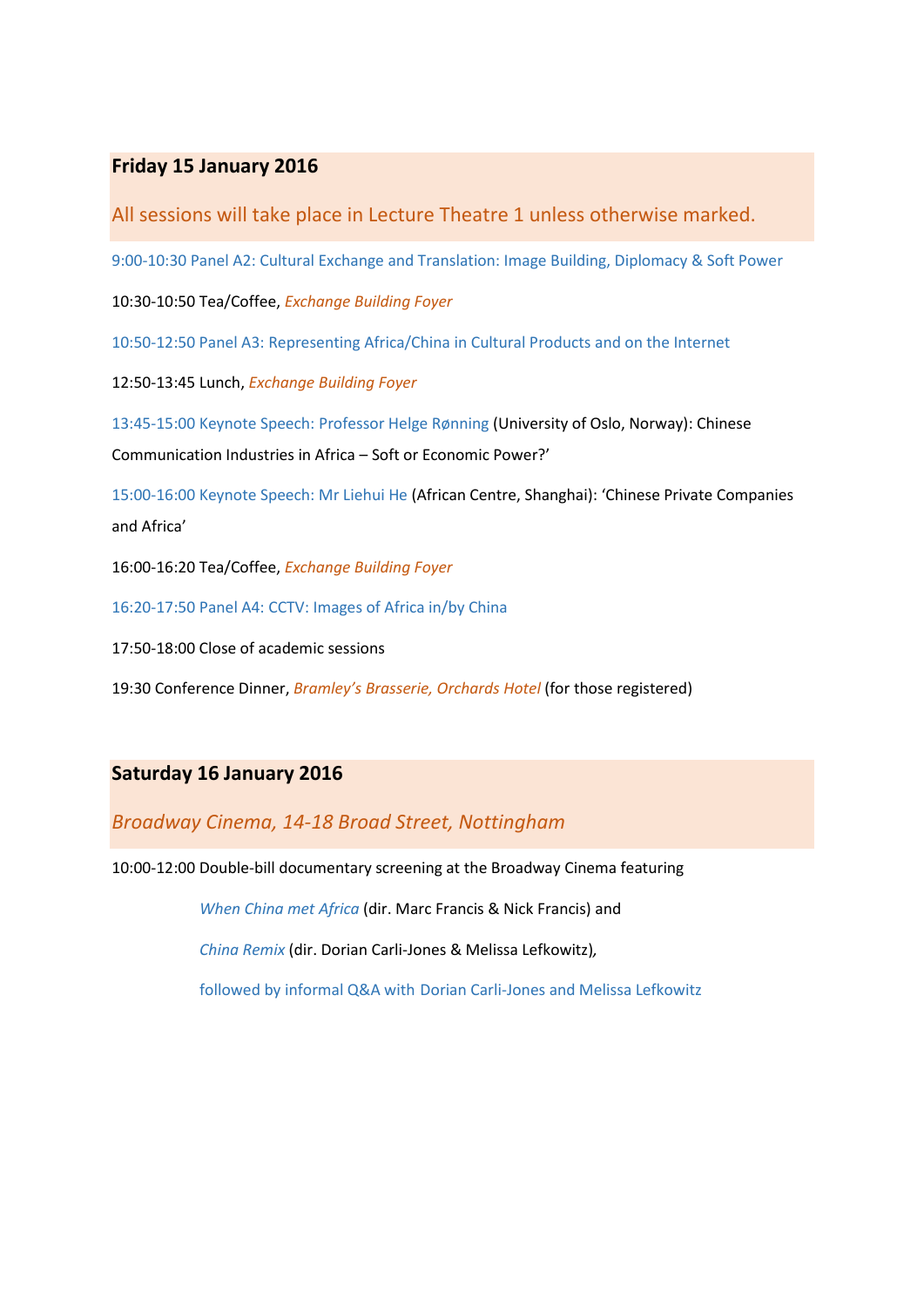# **Panels**

#### **A1 Confucius Institutes in Africa: goals and perceptions**

Falk Hartig (Goethe University, Frankfurt, Germany), 'Cultural Exchange and Image Management: The case of Confucius Institutes in Africa'

Monique Rimkus (Hong Kong Polytechnic University), 'The Local Perception of Confucius Institutes in South Africa'

Daniel Johanson (Kings College London), 'The Role of Soft Power in Sudan: An examination of China's Confucius Institute in Sudan and China's portrayal in Sudanese media'

Professor Kenneth King (University of Edinburgh), 'Confucius Institutes in Africa: No Controversies, No Case Studies?'

#### **A2 Cultural Exchange and Translation: image building, diplomacy & soft power**

Kathryn Batchelor (University of Nottingham, UK), 'China and Africa: Building Images through Cultural Co-operation'

Xiaoling Zhang (University of Nottingham, UK), 'Different influences on the formation of African image in China'

Catherine Gilbert (School of Advanced Study, London), 'China Corner: Circulating Chinese Literature in Africa'

#### **A3 Representing Africa/China in cultural products and on the internet**

Melissa Lefkowitz (New York University), 'Revolutionary Friendship: Representing Africa during the Mao era (1955-1978)

Qing Cao (Durham University, UK), 'Developmentalist Solidarity: Representing South Africa on Chinese Television'

Shanshan Lan (& Allen Hai Xiao) (University of Amsterdam & University of Wisconsin-Madison), 'Chinese internet representation of African migrants in Gunagzhou'

Marie Hélène Koffi-Tessio (Hobart & William Smith Colleges, New York), 'The New Normal: Chinese characters in Francophone African films'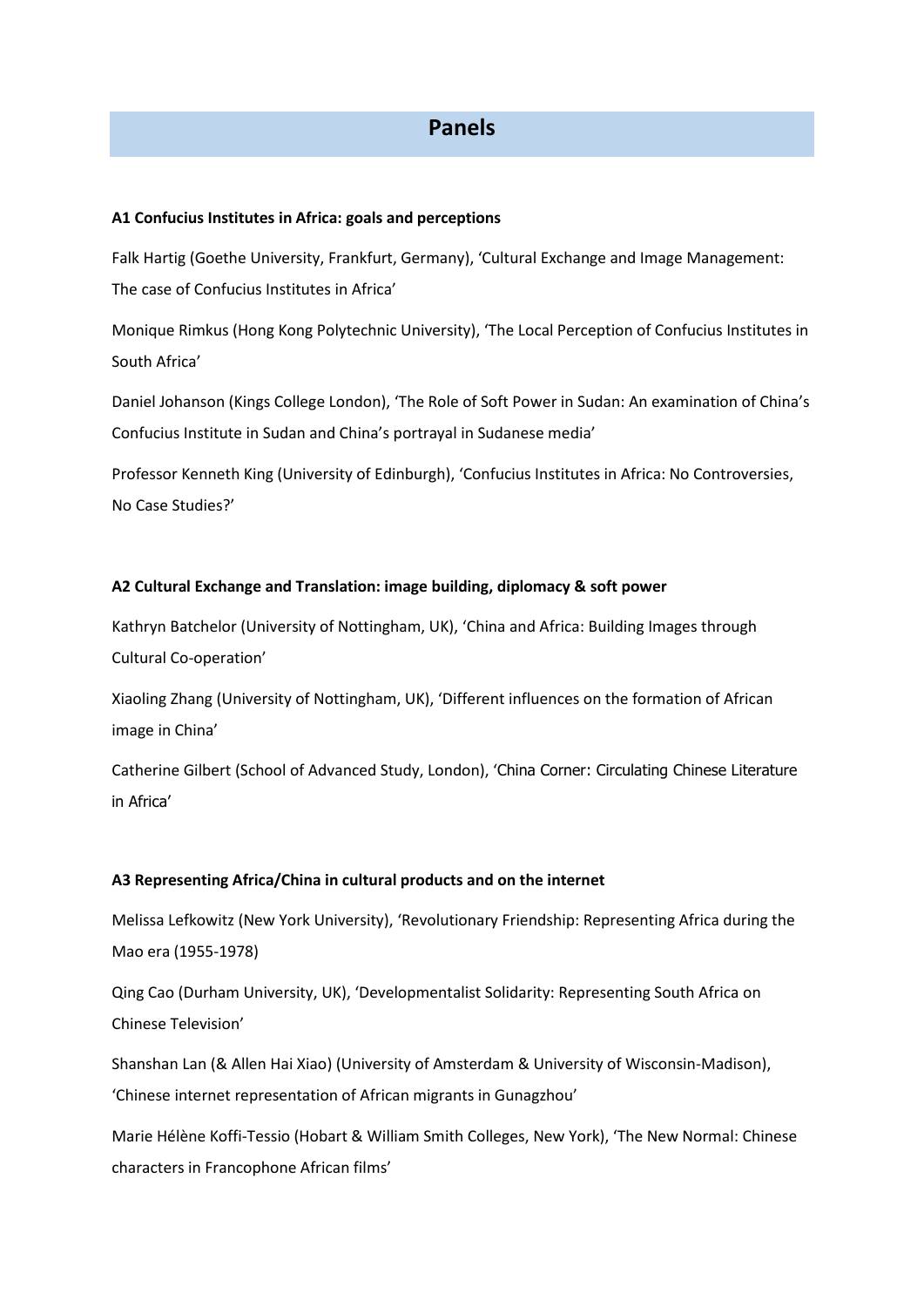#### **A4 CCTV: Images of Africa in/by China**

Lauren Gorfinkel (Macquarie University, Australia), 'Representing the 'Real' Africa: What makes CCTV Africa unique in its representation of contemporary African people and culture?'

Vivien Marsh (University of Westminster, UK), 'Africa reframed: conflict, migration and elections on CCTV's *Africa Live*'

Giovanna Puppin (University of Leicester, UK), '"A Journey of Memory": Exploring China's media memory of Africa in CCTV-9's *Chronicles of Africa'*

#### **B1 African Media Representations of China**

Etornam Komla Buami (Islamic University College, Ghana), 'China in Ghana: A Content Analysis of the State-Owned Print Media)

Emeka Umejei (University of Witwatersrand, Johannesburg), 'Impact of China-Nigeria trade on Nigerian newspapers' coverage of China'

#### **B2 Beyond the discourse: relations on the ground and images of China in Africa**

Willemien Calitz (& Herman Wasserman) (University of Cape Town), 'The Perceptions of China's Human Rights and Sustainability Record in Africa'

Tokunbo Ojo (York University, Toronto), 'Huawei and ZTE's Framing of their Corporate Social Responsibilities in Africa'

Xuefei Shi (University Nijmegen, Netherlands), 'The Chinese-Kiswahili-English Encounter: On the effectiveness of Chinese aid and knowledge transfer in East Africa from the perspective of medium of instruction'

Derek Sheridan (Brown University, Rhode Island, US), 'Telling the 'Real' Story: Sincerity, Speech and *Suzhi* in the discourse of Sino-Tanzanian friendship

#### **B3 Chinese public diplomacy in Africa**

Bob Wekesa (University of Witwatersrand, Johannesburg), 'Chinese media and diplomacy in Africa'